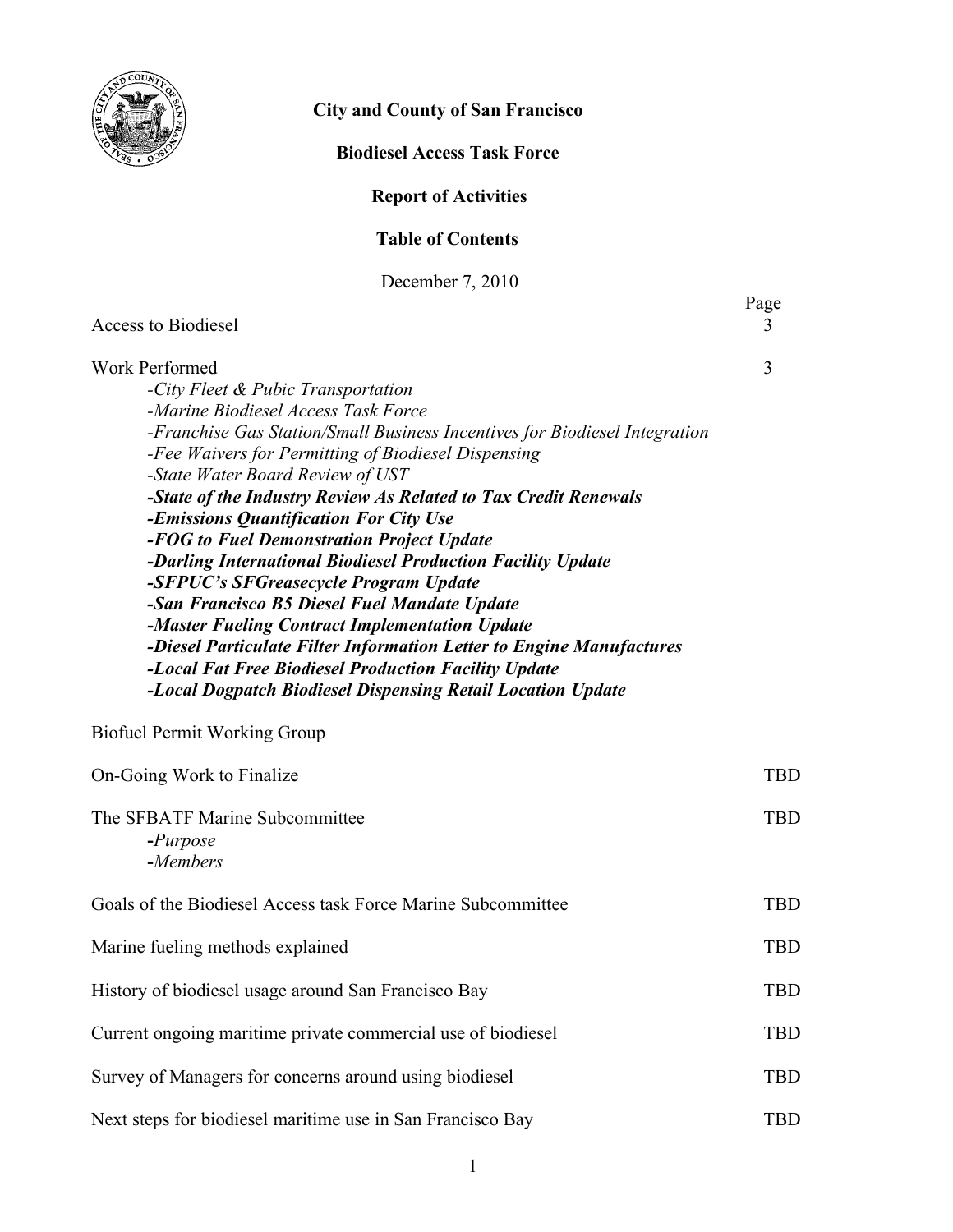## **Appendix List**

(Appendix Information Available at the SF Environment Website) www.sfenvironment.org/our\_policies/overview.html

- Biodiesel Access Task Force Meeting Agendas and Minutes
- Biodiesel Bylaws
- Biodiesel Task Force Report
- Extension of the Biodiesel Access Task Force to December 31, 2010
- Extension of Biodiesel Access Task Force Sunset Date to December 31, 2009

- Resolution on Biodiesel Filling Station Permitting, Policies and Extension of Biodiesel Access Task Force

- Resolution 82-06 Establishing the Biodiesel Task Force
- -Marine Subcommittee Agendas and Minutes
- -Biofuel Permit Working Group Agendas and Minutes
- Presentation List
	- -Biodiesel on the Bay
	- -Introduction to biodiesel
	- -Biodiesel permitting summary
	- -Biodiesel Access and Best Practices
	- -Ships Polluting San Francisco Bay Skies
	- -Biodiesel "Fat to Fuel" Environmental Partnetships Past, Present, Future
	- -Biodiesel and Marine Vessels
	- -Sirona Fuels Presentation to the Task Force and Sirona Fuels Mission Statement
	- -Fat Free Biofuels Presentation to the Task Force
	- -CAL EPA Fuels Guidance Document
	- -Biodiesel Compatibility in 2007 and Newer Vehicles
	- -Environmental Protection Agency Biodiesel Activities as it Relates to Marine Applications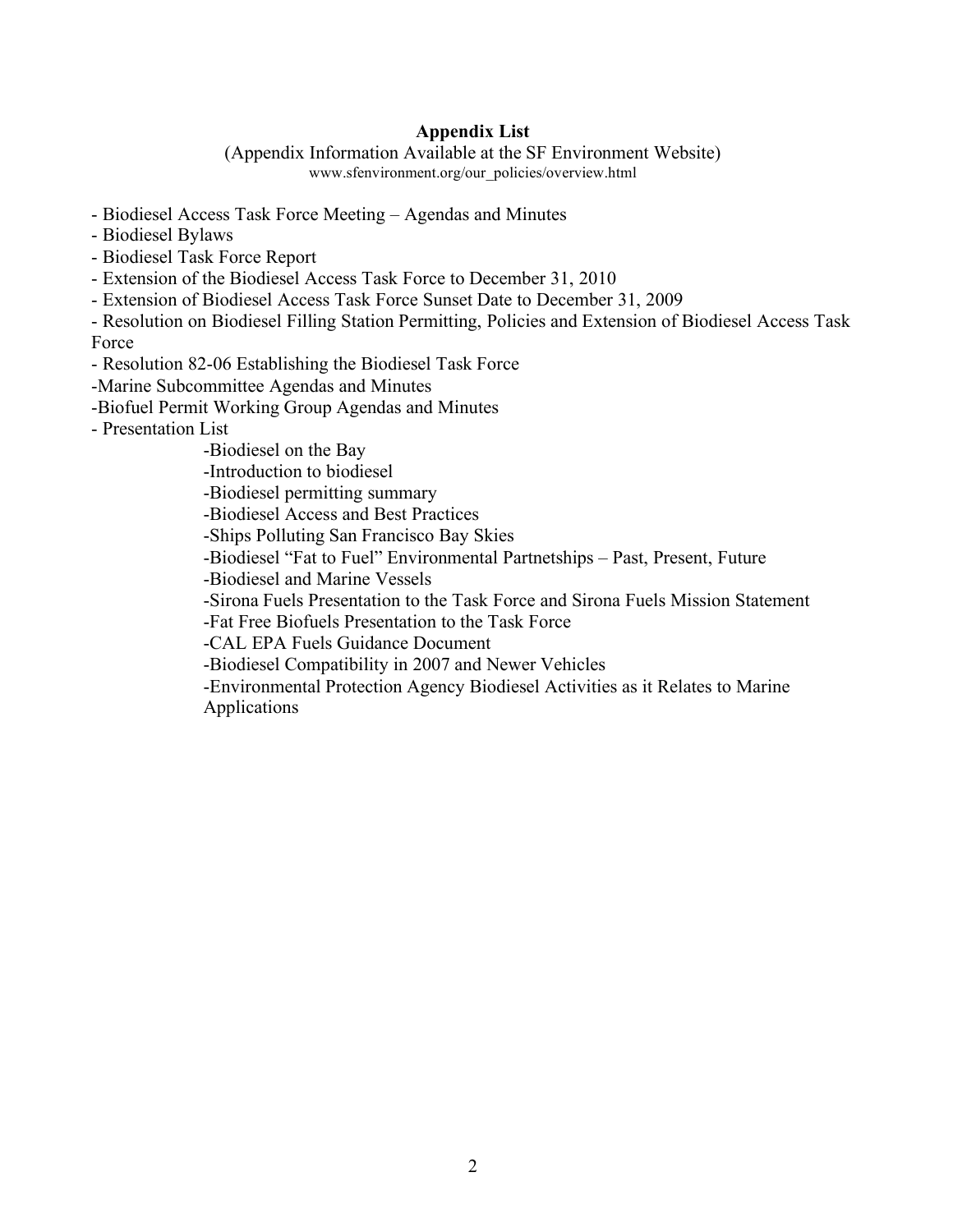#### **Access to Biodiesel**

The Biodiesel Task Force was formed as part of Resolution 82-06, to facilitate the creation of biodiesel fueling infrastructure that provides public access to biodiesel and biodiesel blends. Biodiesel is a new alternative fuel made from vegetable oil that can be blended with or can replace traditional petroleum diesel. Different from diesel and a relatively new alternative fuel, biodiesel has many positive characteristics such as being non-toxic and a local renewable fuel while its use significantly reduces harmful air emissions. It is these differences that offer challenges to widespread biodiesel availability and use; working through implementation issues is the goal of this Task Force.

To reach this goal, the Task Force may offer recommendations to the Board of appropriate legislative action and/or city-wide strategies that would increase biodiesel use such as the following: incentives for consumers, wholesaler and retailers of biodiesel, the streamlining of the current city processes that support biodiesel use among city fleets and among the city's consumers, and the implementation of a permitting process for biodiesel fueling stations.

In performing this work, presentations from industry professionals were conducted to get accurate and current information. These presentations are included in the Appendix.

To accomplish the permitting process, proposals were to include items such as fee waivers for the first 10 biodiesel filing stations selling neat diesel and biodiesel blends of B99. In addition, all work was performed in accordance and consistent with federal, state and existing local law and was intended to balance the public's health, safety and right-to-know with the time and cost to potential permittees.

This report was written to summarize the activities of the Task Force and to outline the ongoing work to be performed through the granted extension of the Task Force through December 2010. The Task Force regularly receives reports that outline the progress of city-wide activities related to public access of biodiesel. Through tracking this progress of biodiesel industry and developing pilot permitting scenarios, the Task Force is working to identify locations where additional legislative and city-wide strategies will be needed to increase the publics access to biodiesel.

#### **Work Performed**

The following is a summary of the activities that the Task Force received reports on.

*-City Fleet & Pubic Transportation*

- A. Mayor Gavin Newson's Executive Directive 06-02
	- 1. Department of Environment Coordinating Fleet Implementation a. http://www.nytimes.com/2007/12/02/us/02diesel.html?ref=science
		- b. Under the leadership and management of the Department of the Environment's biodiesel project manager, the project was completed one month ahead of schedule.
	- 2. SF STAT and CCSF Fleet Inventory Reporting
		- a. SFSTAT: Biodiesel is no longer being reported in SFSAT per David Assmann, Deputy Director, Department of the Environment.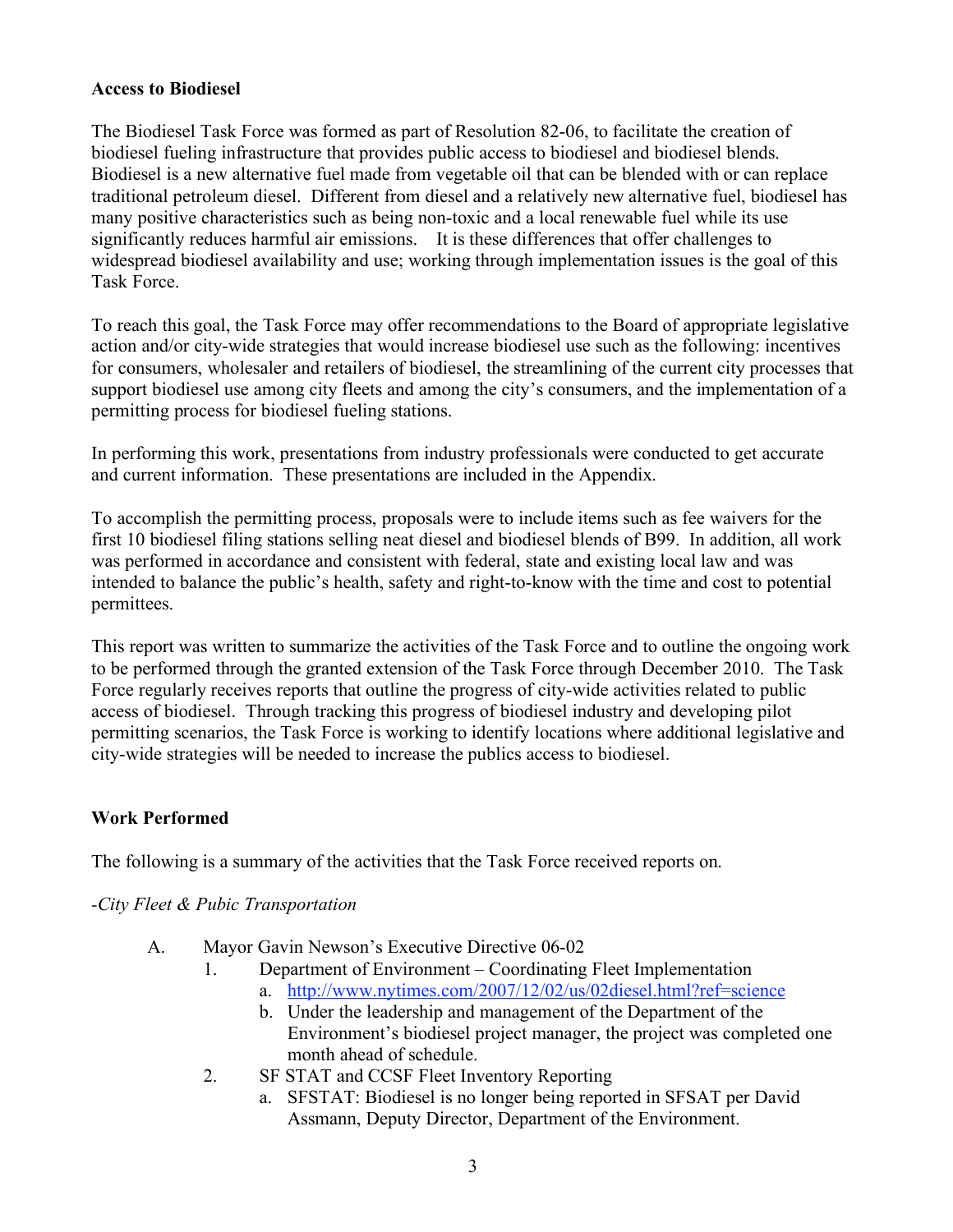- b. CCSF Fleet Inventory Reporting: number of engines and volume used
- 3. Monthly Citywide Biodiesel Implementation Team Meetings/Conference Calls. The Department of the Environment's biodiesel project manager:
	- a. Assembled a cross-functional technical team consisting of City and County of San Francisco fleet managers, office of contract administration personnel, industry scientists, biodiesel community members and other key staff and led a successful project kick-off meeting on December 12, 2006 to begin the biodiesel conversion project. Prior to that date, the SFFD had started a pilot project and SFO had completed a pilot project and had already implemented B20 throughout the SFO diesel fleet.
	- b. Identified a primary contact at each relevant City agency to manage, track and report status on each agency's/department's conversion.
	- c. Initiated, organized, facilitated and managed monthly citywide biodiesel implementation team meetings and conference calls. The cross-functional citywide team included representatives from all enterprise departments and all required general fund departments including central shops, office of contract administration among others.
	- d. Developed reporting tools to track key issues by city agency to meet the project target completion date.
	- e. Developed pilot and implementation schedules in conjunction with lead contacts at each City agency.
	- f. Facilitated and led all monthly meetings and technical meetings
	- g. Organized relevant fleet managers and other required personnel to develop key processes including but not limited to a fuel storage tank cleaning process.
- 4. Master Fuel Contract Implementation Current Master fuel contract includes language for alternative fuels, specifically biodiesel. A discussion and potential action will include additional use of this contract to increase access.
- B. San Francisco Unified School District Biodiesel Implementation in School Buses Nothing to report and discussions are on-going.
- C. Exploration of Biodiesel Production Facility Significant interest in local production exists and the extent of city involvement is being discussed and is on-going.
- D. City Vegetable Oil Collection Program The collection and use of waste vegetable oil as a feedstock for biodiesel production helps decrease improper disposal of this material into wastewater streams and the solid waste stream. The city has developed a program through the SFPUC and SFE to collect this material and recycling it into a feedstock for biodiesel production. This collection includes both the residential and commercial kitchens. This program relates to many and significant environmental benefits as well as increased biodiesel feedstock access for the city.

*-Marine Biodiesel Access Task Force*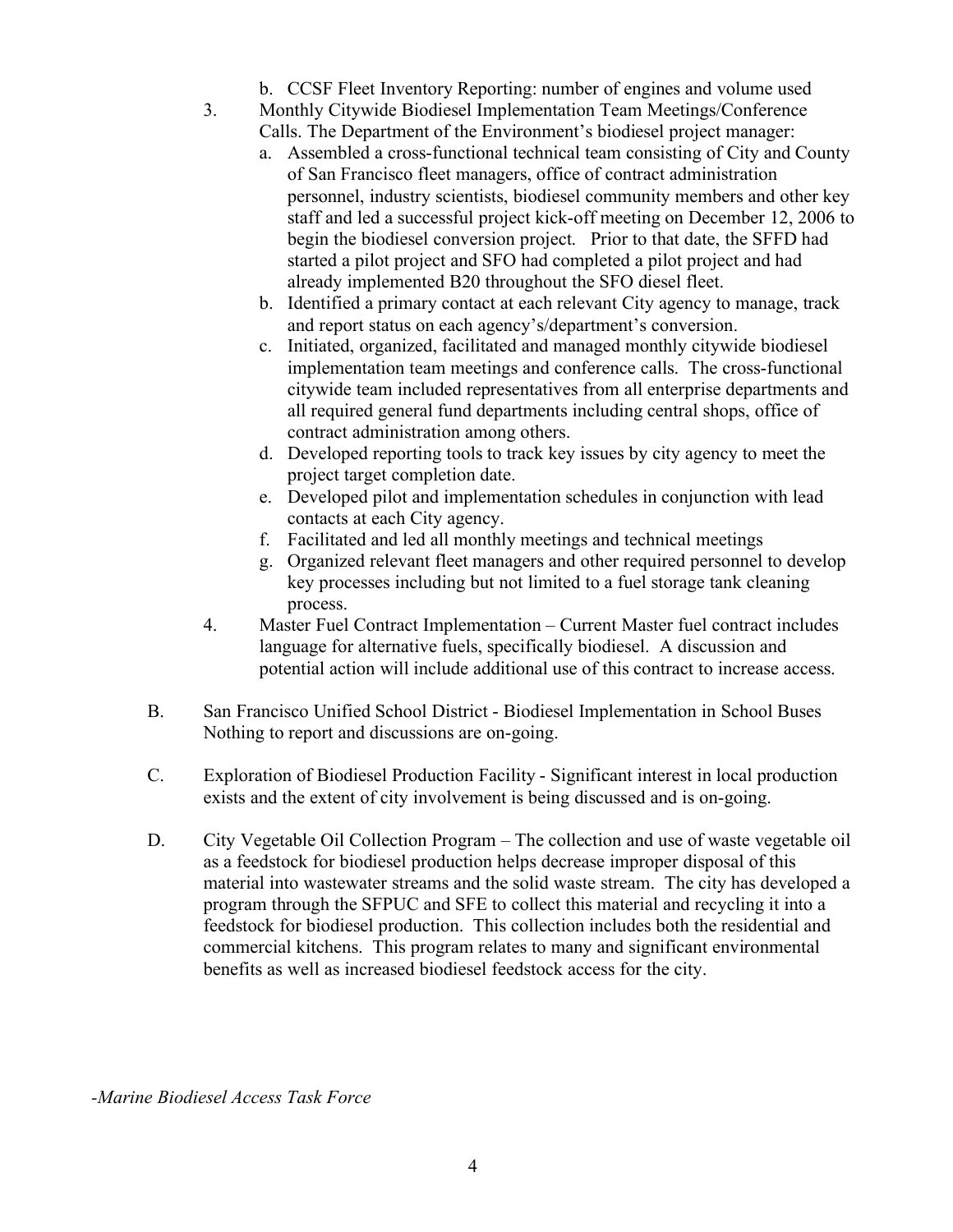Marine biodiesel access related issues are unique and required a subcommittee to specifically address the marine environment. This subcommittee report is included within the text of this document along with the supporting documents within an Appendix section.

#### *-Franchise Gas Station/Small Business Incentives for Biodiesel Integration*

## A. Payroll Tax Exemption

The Biodiesel Access Task Force asked the Treasurer's Office to analyze a potential payroll expense tax exclusion for businesses that make biodiesel publicly available. The payroll expense tax applies to all businesses in San Francisco. However, businesses with an annual payroll expense below \$166,666.67 per year benefit from the small business exemption, and owe no payroll expense tax. Businesses with payroll expense at or above \$166,666.67 are subject to the 1.5% payroll expense tax. Of the roughly 75,000 registered businesses in San Francisco, fewer than 8,000 are subject to the payroll expense tax. The great majority of businesses are thus exempt from the payroll expense tax under the small business exemption.

In order to better determine the universe of potential applicants for such tax exclusion, the Treasurer's Office was asked to identify all registered businesses that are classified as a "gasoline service stations." Such designation does not necessarily mean the business would be able to offer biodiesel to the public, but it was the closest category match in the Treasurer's Office database. This identification was self-reported and not verified by Treasurer's Office staff.

An extraction from the database revealed that 98 registered businesses self-identified as a "gasoline service station" (PBC Codes 3558 and 5541) as of the 2005 tax year. Of those locations, 48 locations paid payroll expense tax while 50 were exempt. Among the 48 businesses subject to the payroll expense tax, the average tax paid was \$5,780 and the median tax paid was \$6,411. The total amount of all payroll expense tax paid by the 48 locations was \$277,448.

The Task Force decided that a gas station tax exclusion would not provide the appropriate incentive for biodiesel at this time. The primary reason for this is that fewer than half of all San Francisco gas stations would be eligible to take advantage of a payroll tax exclusion. In addition, tax exclusions are considered by some to be an imperfect vehicle to deliver financial incentives because of their inherent inequity (they do no apply to non-taxpaying entities, which in this case likely represents over half of the gasoline service stations in San Francisco), their potential to create a windfall (by paying taxpayers for what they might do anyway), and the administrative costs they can create.

B. Letter of Inquiry for Biodiesel Integration to Gas Stations Owners

See Appendix for the Letter in full.

*-Fee Waivers for Permitting of Biodiesel Dispensing*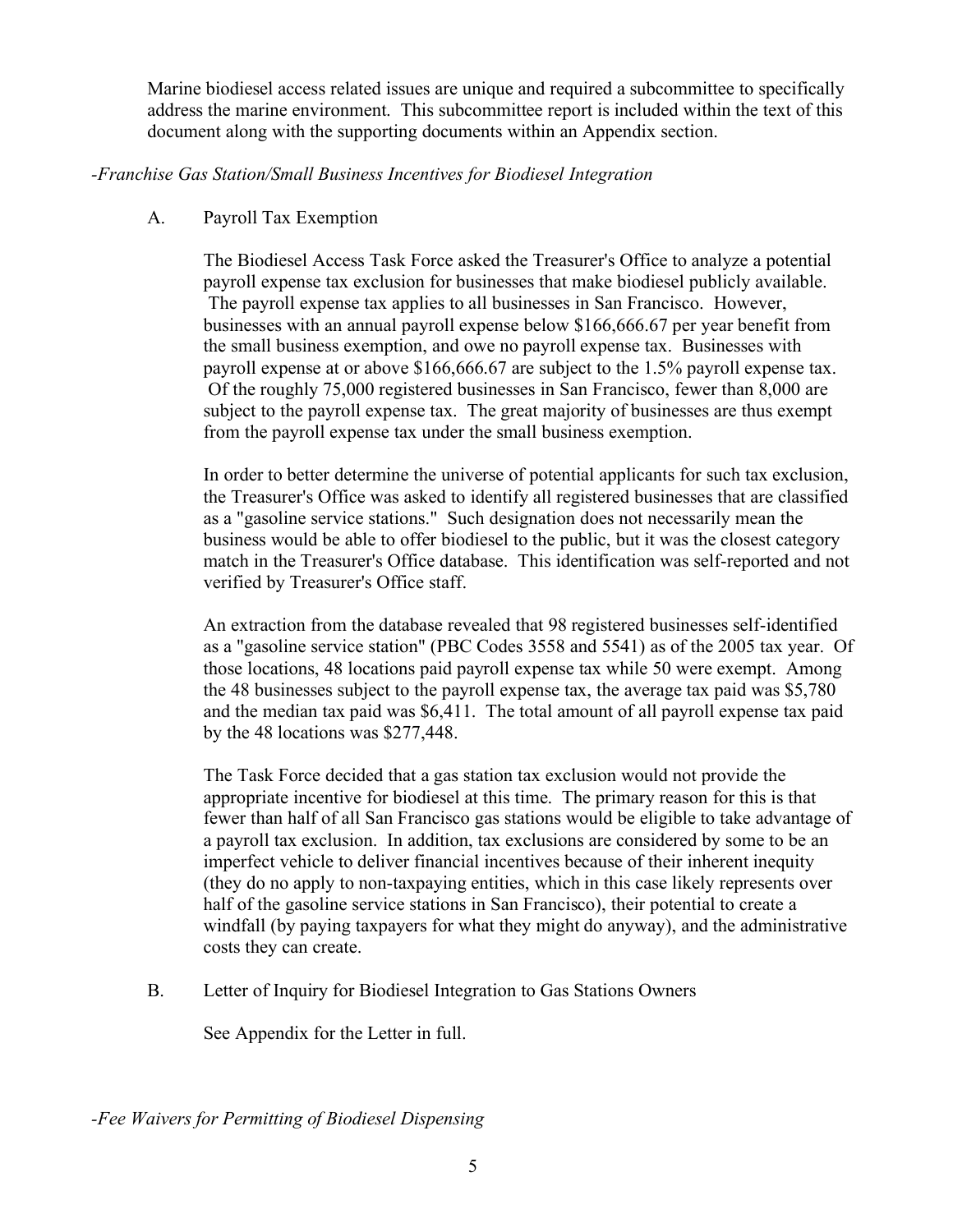Reduction of fees support initial ventures to provide biodiesel access to the public by reducing the over all startup costs. Of the permitting agencies identified for potential fee waivers several have responded and others are still reviewing the impacts.

- A. SFDPH Fee Wavier for Clean and Green Businesses using Biodiesel Letter Has been received and helps establish precedent for Fee Waviers. The current costs are shown in the current City and County of San Francisco, Hazardous Materials Unified Program Agency (HUMPA) Fee Schedule. See Appendix for the Letter in full.
- B. Departments still under contact Building Department and Fire Department

#### *-Permitting for biodiesel dispensing*

Biodiesel and vegetable based fuels move through a distribution infrastructure prior to deposition into vehicle tanks. The fuel is transferred to and from storage tanks in both the residential and commercial sectors. Biodiesel will be stored and used in a more diverse manner than traditional petroleum based fuels due to increased accessibility and differing physical characteristics of the fuels.

Regular gas stations can be permitted through an existing permitting process through the following agencies: Department of Building Inspection, Planning Department, Department of Public Health, Fire Department and regional agency via Bay Area Air Quality Management District. See Appendix for a summary the existing permitting process.

The following is a list of scenarios where biodiesel is dispensed into vehicles through a fueling infrastructure that is different from the regular gas station. This fueling infrastructure may be seen due to the reduced toxicity and volatility of these fuels compared to petroleum fuels. In addition, the availability of the fuel is far greater and can be acquired in an agriculture area or at a restaurant. Both supplier and consumer scenarios will be reviewed to identify the permitting agency.

Biofuels blended with traditional petroleum fuels take on the characteristics of both the mixed fuels. The following discussion is for product dispensing that is not governed by existing regular gas station regulations and therefore permitted as such. The product dispensed in the following scenarios must match the properties of a different liquid. Biodiesel in blends excess of B99 meet this requirement of a Class IIIB liquid.

Included in the Appendix are the files that represent this process. As each scenario requires a real life application to test the process, significant coordination occurred to create actual permit requests. These have been submitted and are in various states of completion.

A. Scenario 1 - Business dispensing biodiesel

In a commercial area, a current business such as an automobile repair shop, would like to begin dispensing biodiesel for their customers. All commercial business that have a space for holding a tank and vehicle access are potential options.

B. Scenario 2 - Buyers club dispensing biodiesel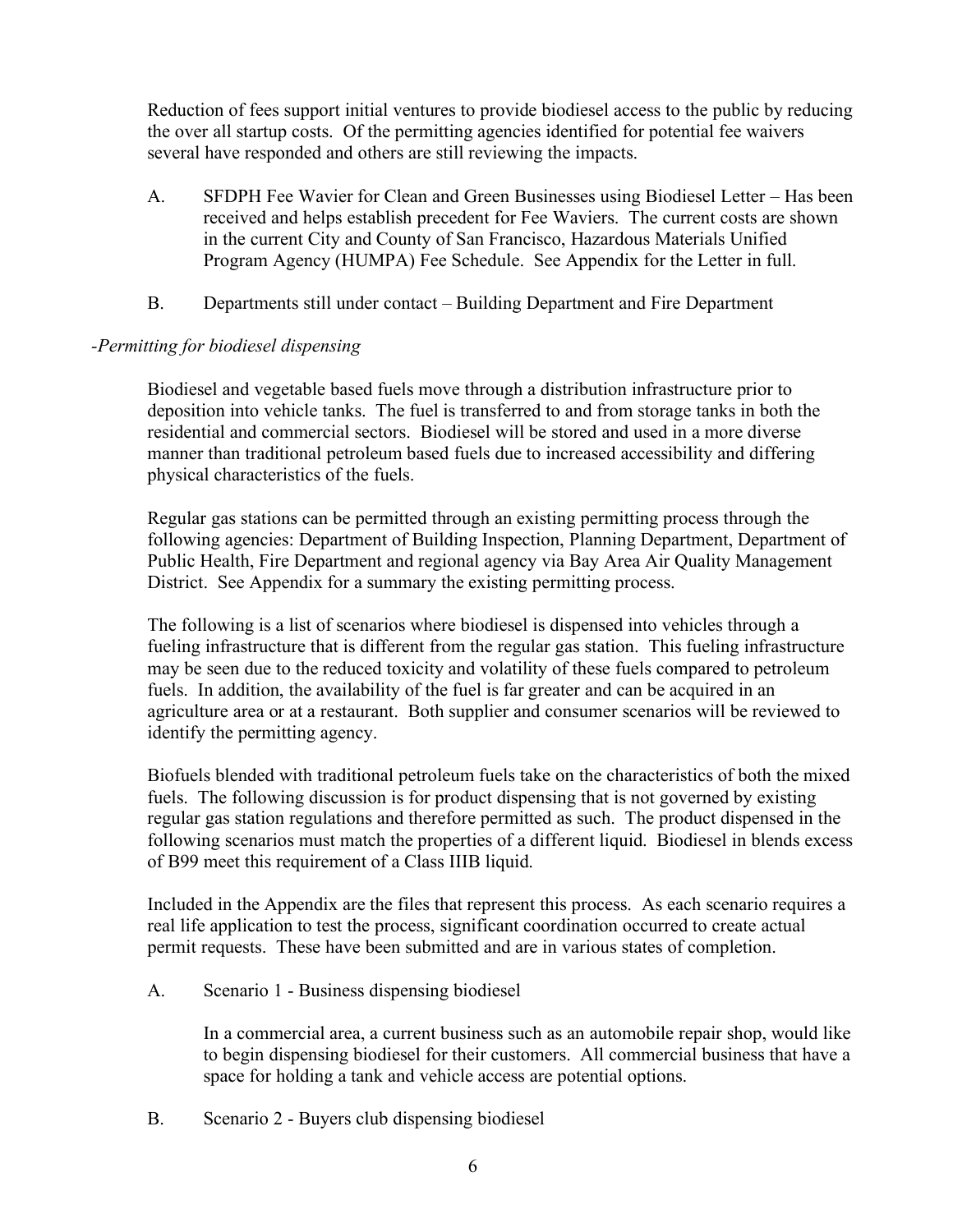Buyers clubs purchase fuel in bulk quantity and have it delivered to a location, residential or commercial, to be picked up by members. This fuel can be poured directly into vehicle's tanks or into plastic fueling jugs.

C. Scenario 3 - Personal use in a residential and/or commercial area

Residents of San Francisco can purchase fuel in bulk to store at home or in their vehicle. This storage capability allows for ease of fueling and reduced frequency of searching for a fueling availability.

D. Scenario 4 - Commercial use in a commercial area

Commercial fleets wishing to use biodiesel can purchase fuel in bulk and store it on site to be used as needed. This fuel will be used only by the commercial entity and the volume of storage will be maximized to reduce cost and frequency of delivery.

E. Scenario 5 - Filling of residential and commercial storage tanks

The tanks at both residential and commercial sites will need to be filled by a fueling truck. This activity will need to take place periodically as fuel is used.

F. Scenario 6 - Mobile Dispensing of fuel for special events and fleet vehicles, blended or neat

Public events such as car shows, earth day events, parades, concerts and press conferences, may include fueling of generators, trucks and specialized equipment. In addition, construction equipment on construction sites will need to be filled periodically. Other mobile fueling activities would include "wet" fueling which is one truck filling an entire truck fleet that has been parked for the night.

G. Scenario 7 - Railcar Loading and Unloading Procedures

100% Biodiesel (Methyl Esters) Handling Guidelines For Transferring Bulk Quantities From Railroad Tank Cars to Bulk Road Transport

*-State Water Board Review of UST*

Underground storage tanks (UST) are the basis for retail and fleet use of biodiesel. UST are regulated by the State Water Board and a representative came to a task force meeting to explain the direction that their investigation work is taking regarding the compatibility of existing UST. There is some concern as to how poor quality biodiesel may impact the wide variety of UST in use today. Some of the early findings of the Water Board are included in the Appendix. This is a large issue for biodiesel access and the Task Force will monitor the progress and offer input as necessary.

#### **On-Going Work to Finalize**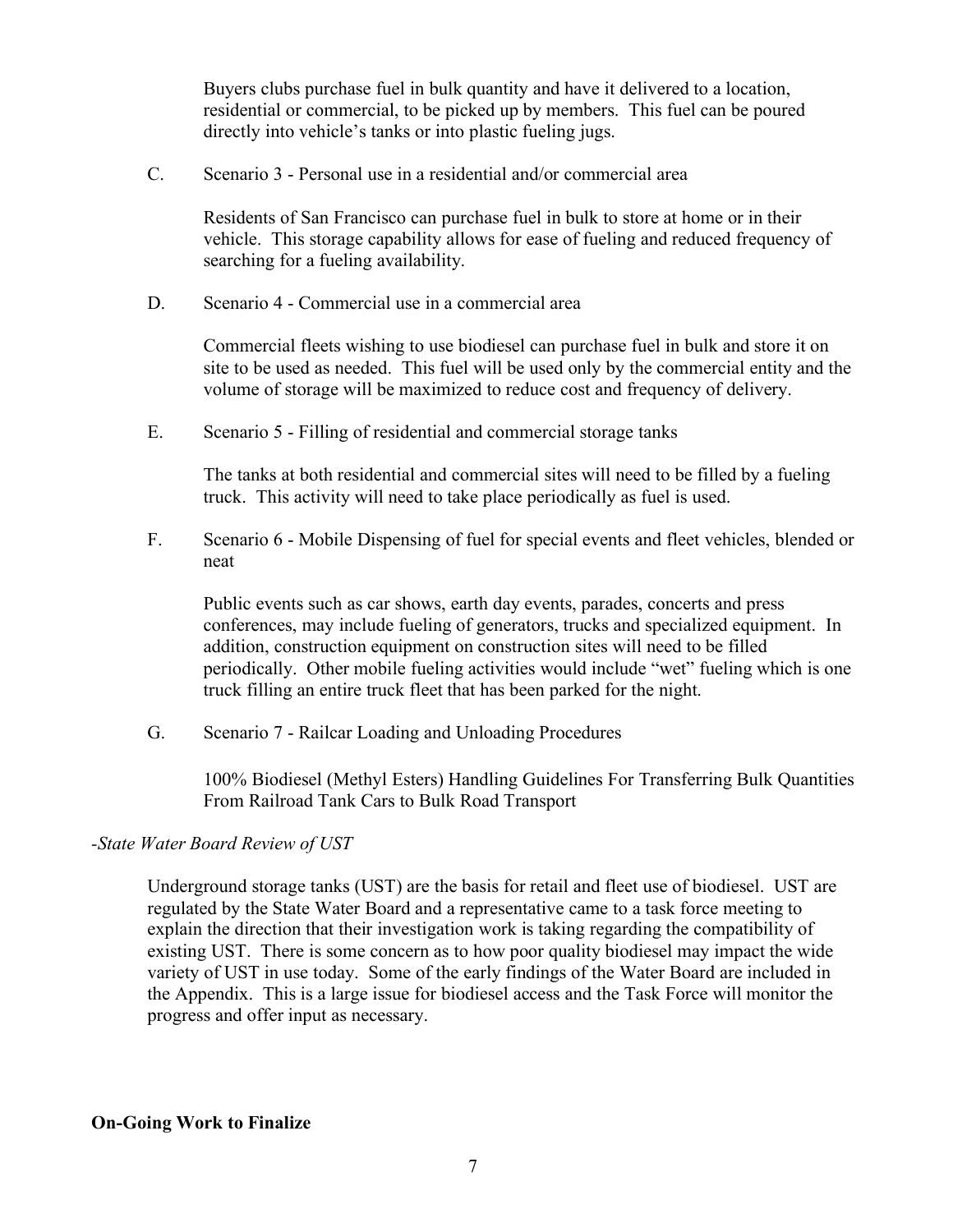The Task Force recognizes that many of the ongoing activities take time to achieve the desired results. The tracking of this work will allow for an analysis of actions needed to increase biodiesel use. By understanding the pilot programs that have been started, all relevant agencies and experts can provide input. At this point, the recommendations that this Task Fore puts forth will reflect changes that must occur to increase access.

The subsequent revisions this Report will include a summary of the ongoing work underway during the two year extension of the Task Force. A Final Report will be created and will include the final recommendations as well as criteria for evaluating the success of the Task Force Proposals.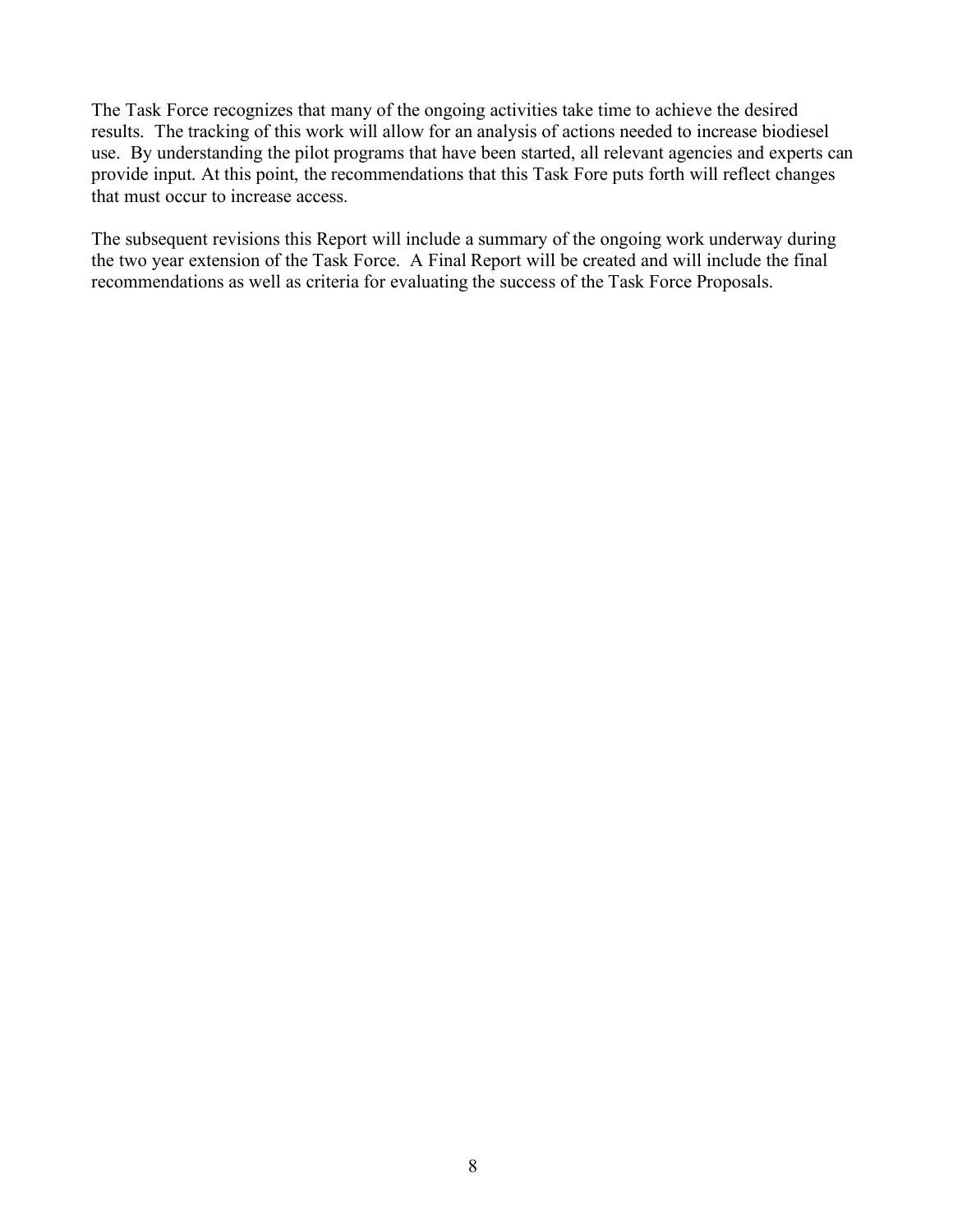#### **The SFBATF Marine Subcommittee Draft Report December 13th, 2007**

**PURPOSE:** The San Francisco Biodiesel Access Task Force Marine Subcommittee was formed in November of 2006 to focus on ways to make biodiesel fuel available in and around the waters of the city for both recreational and commercial vessels. The intent of this subcommittee is to serve as a clearinghouse for information related to biodiesel marine access, fueling, storage, and handling.

**MEMBERS:** The committee consists of five voting members comprised of three Biodiesel Access Task Force members and two at-large members:

**Eric Bowen**, Chair of both the SF Biodiesel Task Force and this Marine Subcommittee **Rich Berman**, Regulatory Specialist with the Port of San Francisco **Karri Ving**, Biofuel Coordinator with the SF Public Utilities Commission **Captain Joe Burgard**, Port Captain, Red and White Fleet **Kate Horner**, Friends of the Earth **Teri Shore**, Friends of the Earth, served on the committee 12/06 through 8/07.

The involvement and cooperation of Government agencies and stakeholders within the maritime community is essential to the success of this Subcommittee. Our sincere appreciation goes out to the members of this committee as well as those who have presented to this committee for offering their time and expertise.

#### **Goals of the Biodiesel Access task Force Marine Subcommittee:**

- Facilitate the planning and installation of a biodiesel access point for marine vessels
- Provide education and outreach with regard to biodiesel marine toxicity, use, handling, storage and sustainability
- Detail marine usage of biodiesel in other cities and ports across the United States and possibly internationally

# **Marine fueling methods explained:**

- **Dock fueling:** Primary users are recreational boaters, sport fishing vessels, commercial fishing vessels, pilot boats, service vessels and less frequent excursion, sightseeing and construction vessels. Locations are Gas House Cove, General Petroleum dock at Hyde Street and Blue&Gold Fleet's private fueling station at Pier 41.
- **Truck fueling:** Ramos Oil services ferries, sightseeing and excursion vessels.
- **Barge fueling:** Primary users are construction fleets, cruise ships and other large vessels.

# **History of biodiesel usage around San Francisco Bay**:

- CytoCulture and partners operated a biodiesel fuel dock at the recreational fuel dock at Gas House Cove.
- Blue & Gold Fleet/WTA project on the Oski: This project looked at emissions of B100 on older engines. It also studied the reduction of NOx through the use of a water injection system to lower combustion chamber temperatutes. A draft document on the results was produced but a final paper was not published.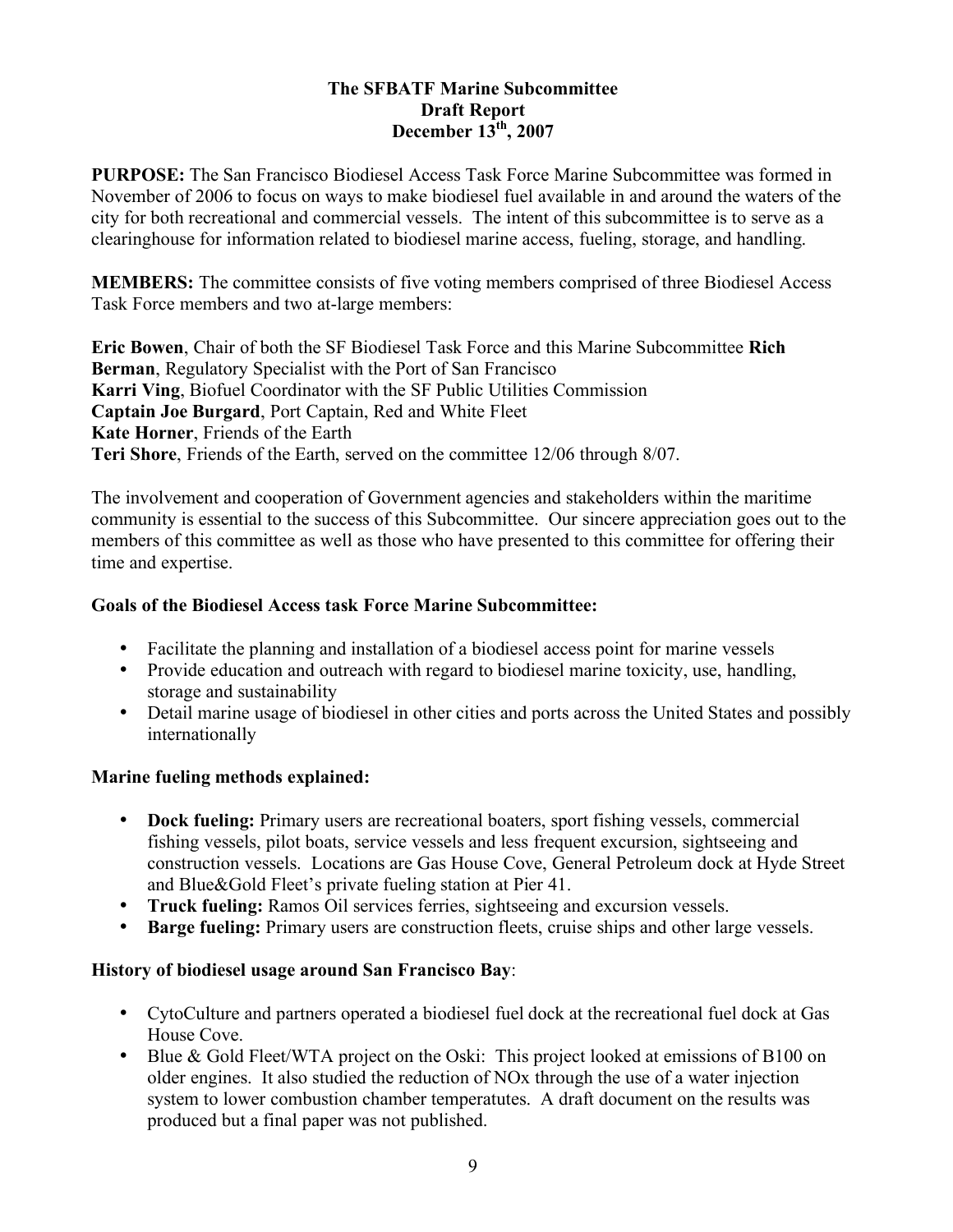- Blue Water Network/CytoCulture/Red & White Fleet fueling station grant proposal: Research was conducted on the cost of installing a fueling system at the General Petroleum Pier 47 site and a great application was submitted to the SF Department of the Environment.
- Red & White Fleet, Blue Water Network, CytoCulture and Orange Diesel hosted a biodiesel educational conference aboard Red & White Fleet's Harbor Queen, operating on B20, during World Environment Week 2006 held in San Francisco.

### **Current ongoing maritime private commercial use of biodiesel:**

- Red & White Fleet: Operating on B20 since August 2006. Red and White Fleet working with California Air Resources Board (CARB) to complete an emissions test of biodiesel on a Tier II engine with a baseline of ultra low sulfur diesel. Red & White Fleet is also working with Cummins on a field test of its newest engine on B20.
- Alcatraz Island and Alcatraz Cruises: Paul Bishop, Director of Marine Operations, has ordered auxiliary tanks to be installed by the end of 2007. B20 is scheduled to be splashblended into the Alcatraz Island tanks spring, 2008. Mr. Bishop stated that, in two-year steps, the objective is to go to a 40% biodiesel blend, then 80%, then 100%. The Alcatraz Cruises fleet is also being considered for B20 usage.
- Sausalito Fuel Dock: Ongoing project headed by Dr. Randall von Wedel.

# **Survey of Managers for concerns around using biodiesel:**

#### Concerns relayed by Operations Managers:

- 1. *Increased expense* in using biodiesel.
- 2. *Modifications to established routines* These concerns stem from increased fuel filter changes and use of biocides.
- 3. *Unfamiliarity of impact on equipment* Operations managers feel they have enough equipment issues to deal with and are reluctant to change anything that they perceive could increase maintenance. This educational issue will lessen as the biodiesel becomes more established.
- 4. *Reliability*—Operators who do know something about biodiesel may have concerns over the fuel's stability qualities.
- 5. *Misinformation regarding emissions*—This continues to be a gray area as CARB has yet to recognize biodiesel as an alternative fuel and there is conflicting literature on the emissions benefits.
- 6. *Availability* –many operators have established suppliers and fueling methods.
- 7. *Low perceived value of using biodiesel—*Most operators won't recognize the benefits of biodiesel unless it positively affects their bottom line. Right now, there is little or no market advantage in using biodiesel.